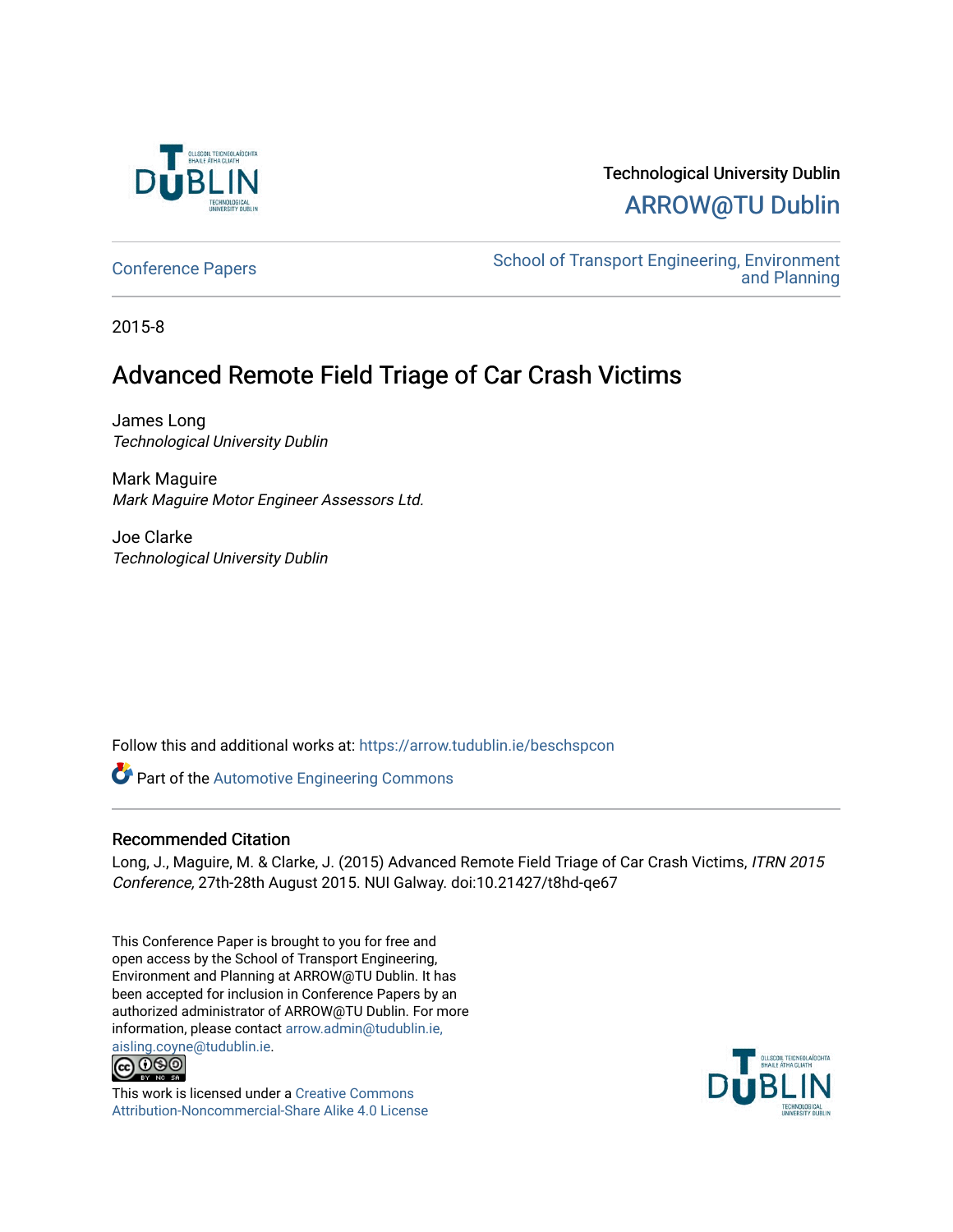### **ADVANCED REMOTE FIELD TRIAGE OF CAR CRASH VICTIMS**

Mr. James Long

**Proceedings** of the ITRN2015

Lecturer/Collision Data Retrieval Trainer

27-28th August 2015<br>NUI Galway

Dublin Institute of Technology

Mr. Mark Maguire

Managing Director/Collision Data Retrieval Analyst

Mark Maguire Motor Engineer Assessors Ltd.

Mr. Joe Clarke

Lecturer/Collision Data Retrieval Technician

Dublin Institute of Technology

#### **Abstract**

Following statistical analysis of the passenger cars sales in Ireland over the past 15 years, the extent to which this industry's success is impacted by the consumer's disposable income determined by macro-economic fluctuations is remarkable. Indeed, the Irish automotive industry of late is displaying much welcomed signs of recovery with traces of optimism among its key staff throughout. Moreover, a recent increase in the demand for transport is reflected in the significant rise in demand for private car ownership. However, as the number of vehicles on public roads gradually increases consequently it is also expected to lend to increased collisions and related casualties.

Car accidents are not necessarily all that similar. Crash victims can potentially sustain a wide array of injuries depending on the circumstances of the crash and the severity of the impact among others.

Victims can be broadly divided into three categories:

- 1. Those that will expire regardless of medical intervention,
- 2. Those requiring little or no assistance, and
- 3. Those capable of living, or making a good recovery from their injuries, with judicious medical intervention.

This paper concerns itself with the latter category and presents an advanced model for Remote Field Triage using telematics and Event Data Recorder technology. We explain the shortcomings of conventional "On-Scene Patient Triage" and highlight the need for further research in mapping the trauma injuries of crash victims. It is felt that the timely acquisition of processed real-time vehicle collision data will permit the Emergency Services to allocate the correct resources, thus significantly enhancing the survivability and rehabilitation of crash victims.

#### **Introduction**

In an ideal world, the way to reduce morbidity, mortality, and the socio-economic consequences of injuries sustained in a vehicle collision would be to prevent their occurrence in the first place [1]. However, when a vehicle collision occurs, and consequently personnel injuries are sustained, the Emergency Services must ensure that all casualties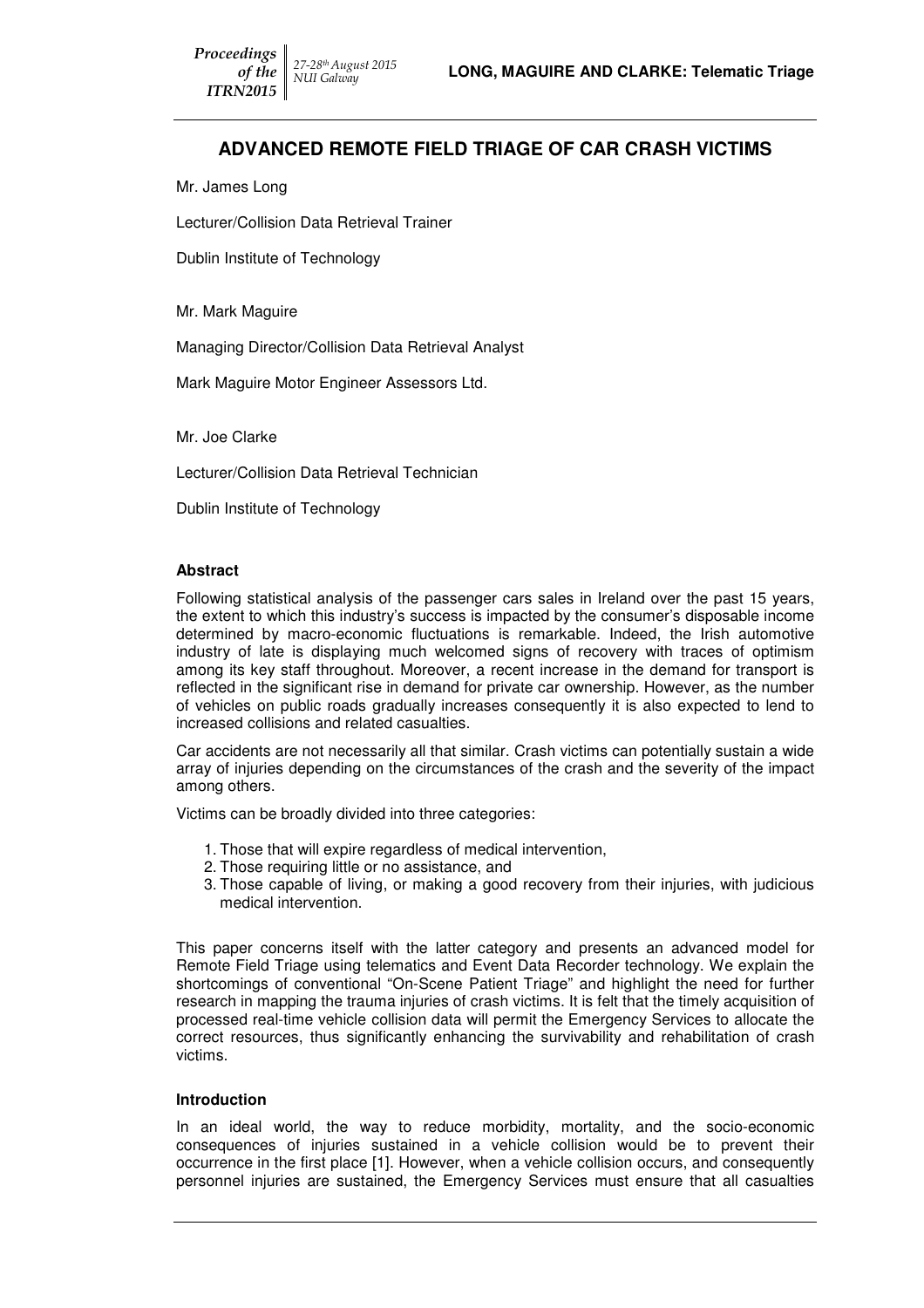receive the right emergency care promptly at the scene and are transported to an appropriate medical facility for further evaluation and treatment where required [2].

Determining the facility to which an injured patient should be transported can have a profound impact on subsequent morbidity and mortality. Although basic emergency services are generally consistent across Accident and Emergency (A&E) Departments, certain hospitals have additional expertise and equipment for treating severely injured patients. These hospitals are known as "Trauma Centres". Trauma Centres are classified by either the state or local authorities depending on the scope of resources and services available [2].

In Ireland, The National Clinical Programme for Trauma and Orthopaedic Surgery was formed to develop change initiatives which will improve and standardise the quality of care, to improve access for patients, and to provide a framework for the Health Service Executive (HSE), hospital managers, clinicians and the multidisciplinary teams caring for patients. The delivery of cost effective, evidence based healthcare is in the best interests of patients [3].

#### **Contemporary Post-Collision Response**

Currently, the Police and/or Emergency Services are notified, in the event of an accident, by either a Lay Bystander or an occupant in (one of) the involved vehicle(s). It should be noted, that a vehicle accident can leave even the most sensible of Caller shocked, stunned and more than a little shaken [2] – that's if the casualties are lucky to have a Caller, or are ambulatory/conscious enough, in the first place!

The Call Dispatcher, a member of the control centre staff to which the emergency call is routed, is responsible for the dispatching and overseeing of the emergency responses [4]. This staff member dispatches the most appropriate response to the incident using data collated by the Caller. It should be noted here that the allocation of First Responder resources is primarily dependent on the *Call Dispatcher's* qualification of the *Caller* and the geographical location of the incident.

Eventually, when the Paramedics arrive, they will have to make an on-the-spot diagnosis of the casualties, implement a range of treatment modalities for the emergency setting [4] and decide which Trauma Centre is most appropriate for evacuation.

While all the above is happening, the causality's *golden hour* (i.e. the period of time lasting for one hour, or less, following a traumatic injury being sustained wherein the highest likelihood that prompt medical treatment will prevent death [5] or further complications) is ticking away!

So, what can be done to give the Causality a greater chance of survival?



**Figure 1** Typical Road Traffic Accident Scene (euDARTS)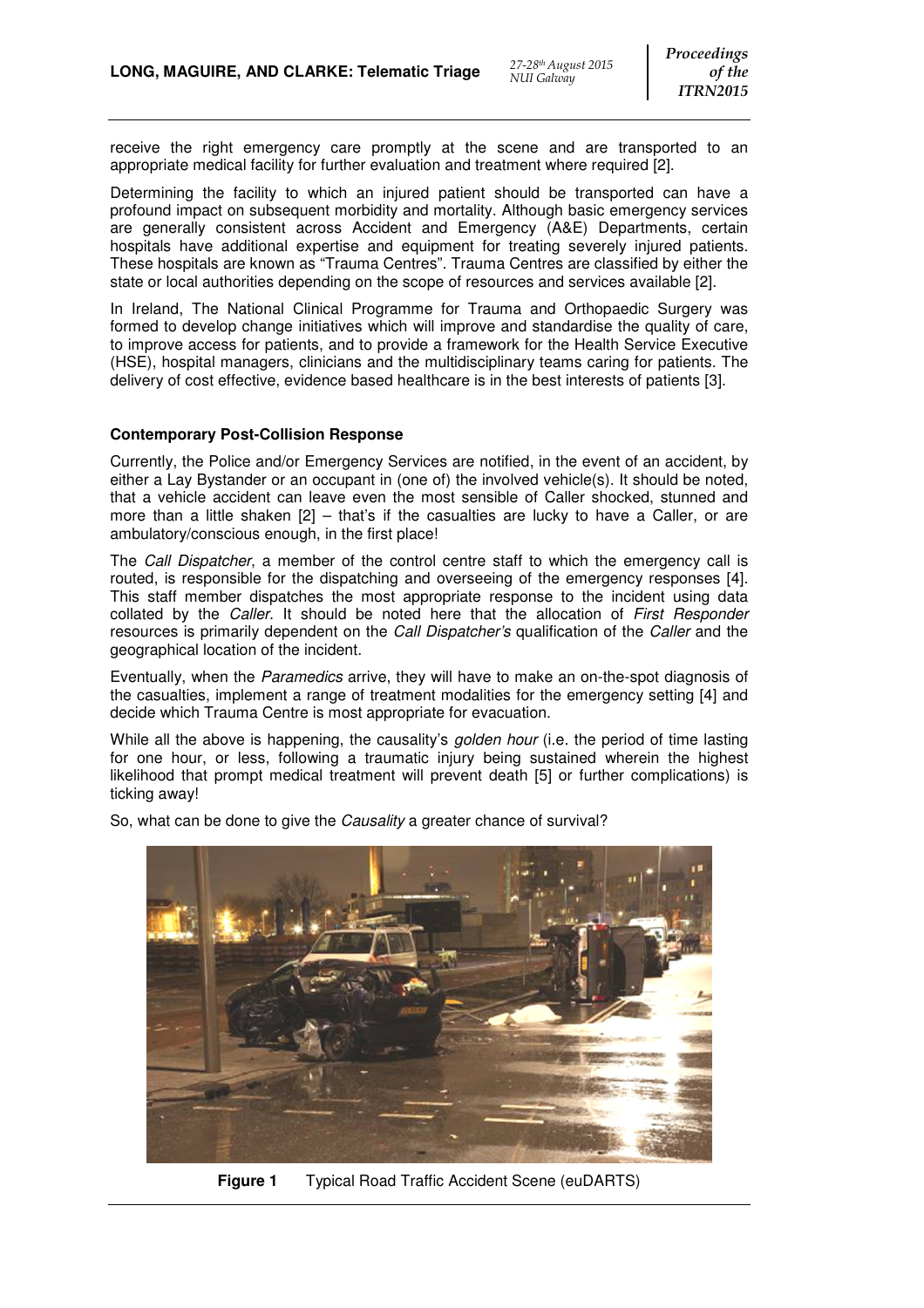**Proceedings** of the ITRN2015

27-28th August 2015<br>NUI Galway



**Figure 2** Vehicle Impact Absorption – Leading to Reduced Occupant's Injuries (Peugeot Ireland)

#### **The Modern Motor Vehicle to the Rescue**

New vehicle research and development is a comprehensive process. During the design of pre-production models the motor vehicle manufacturer engages in extensive crash testing analysis of the proposed launch vehicle. It is at this stage that any modifications necessary are made to the vehicle structure and its passive safety systems.

These crash tests are initially performed in a virtual computerised environment and then, finally, on an actual vehicle at the manufacturer's safety facility [6]. Engineers from the vehicle manufacturer evaluate the collision data from their own in-house tests and from actual accidents recorded by accident researchers, scientists and police. The authors of this paper are all members of such a group, the Data Analysis Research Training & Service association (euDARTS).

Since the advent of the new millennium, there has been an exponential rise in the number of computer-based functions embedded in the modern automobile [7]. State-of-the-art electronics, digital networking and advanced communications systems have ensured that the modern passenger car owner enjoys advanced information and entertainment systems with satellite navigation now even becoming available as an option even on entry level models.



**Figure 3** Automotive Electronic Systems (Clemson University)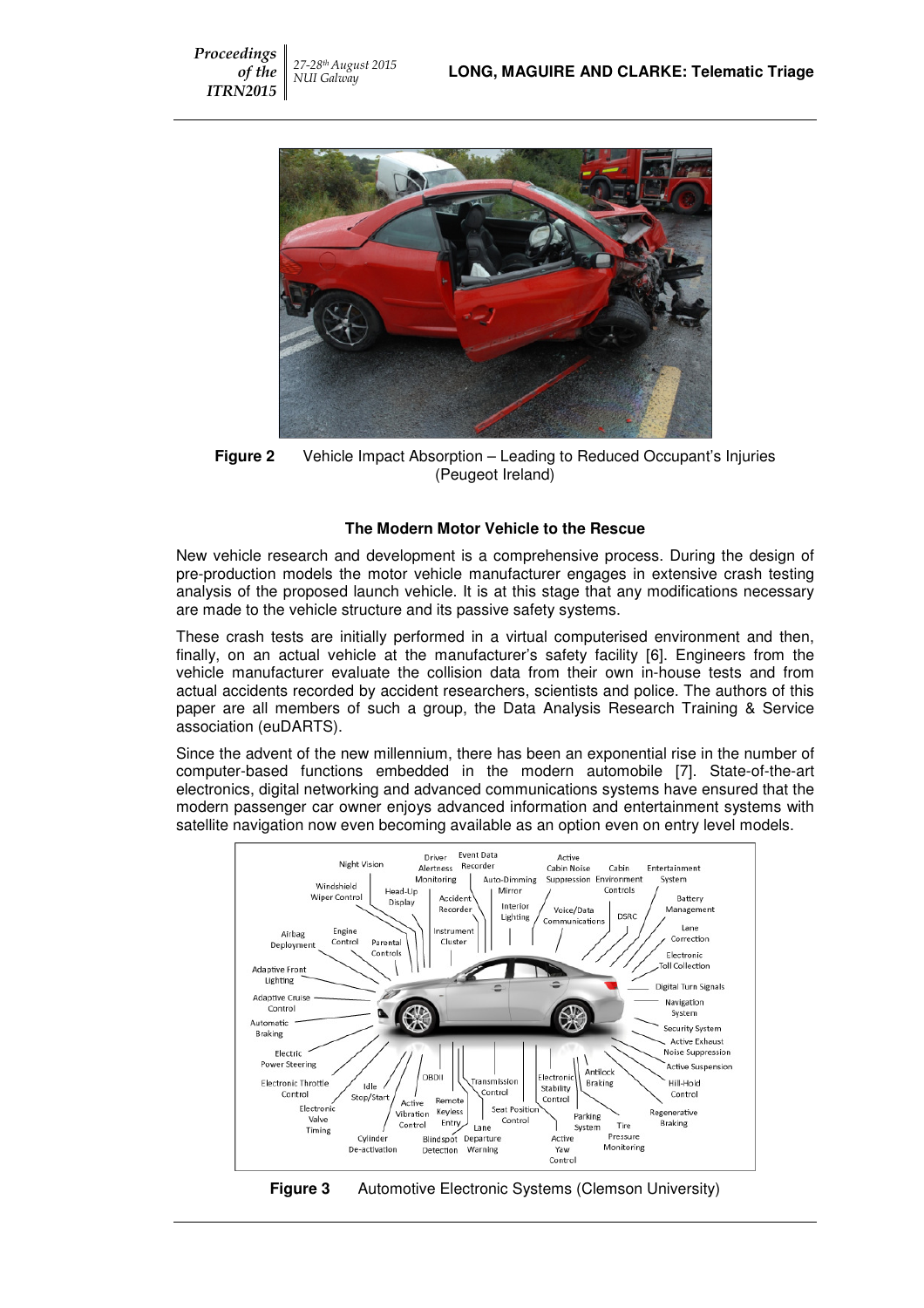NUI Galway

#### **The Global Positioning System**

The Global Positioning System (GPS) is a satellite-based navigation system constituting a network of 24 satellites, which are evenly distributed over six orbits at an altitude of approximately 20,000 kilometres above the surface of the earth [8]. The satellites each circle the earth once every 12 hours. This ensures that theoretically, every point on the earth has radio contact with at least four satellites at any given time.

These aforementioned satellites at intervals of one millisecond, radio earthwards, their

unique identification code, position and a high-precision clock timing signal. The GPS receiver in the vehicle's Radio Navigation System receives this satellite data and calculates how long the data transmission took by comparing the timing signal with its internal high-precision clock. If the navigation computer receives data from at least three satellites, it is able to calculate the position of the vehicle [8] with a high degree of accuracy (Triangulation).

**Figure 4** GPS Radio Navigation System (Volkswagen AG)



#### **Telematics**

As previously noted, even entry level new vehicles are offered with a wide range of optional equipment such as - GPS navigation, integrated hands-free cell phones, wireless safety communications, automatic driving assistance systems and Telematics among others.

The latter is the blending of the micro-controllers for these vehicular systems with wireless telecommunications technologies. The primary goal being the efficient conveyance of vehicular information over vast communication networks to improve a host of social/business functions or government-related public services. Telematics, therefore, is a convenient way of monitoring the location, movements, status and behaviour of a vehicle [9].



**Figure 4** Overview of a Telematic Network (Volkswagen AG)

#### **The Airbag Control Module**

The Airbag Control Module (ACM) is a special function micro-controller, which comprises the acceleration sensor(s), capacitors (to ensure sufficient power to deploy pyrotechnics if interrupted), the evaluation electronics, the Event Data Recorder (EDR) and the diagnostic unit. The ACM is typically installed on or close to the centre tunnel in the front floor area of the vehicle. This centralised-interior location offers maximum protection for the ACM, whilst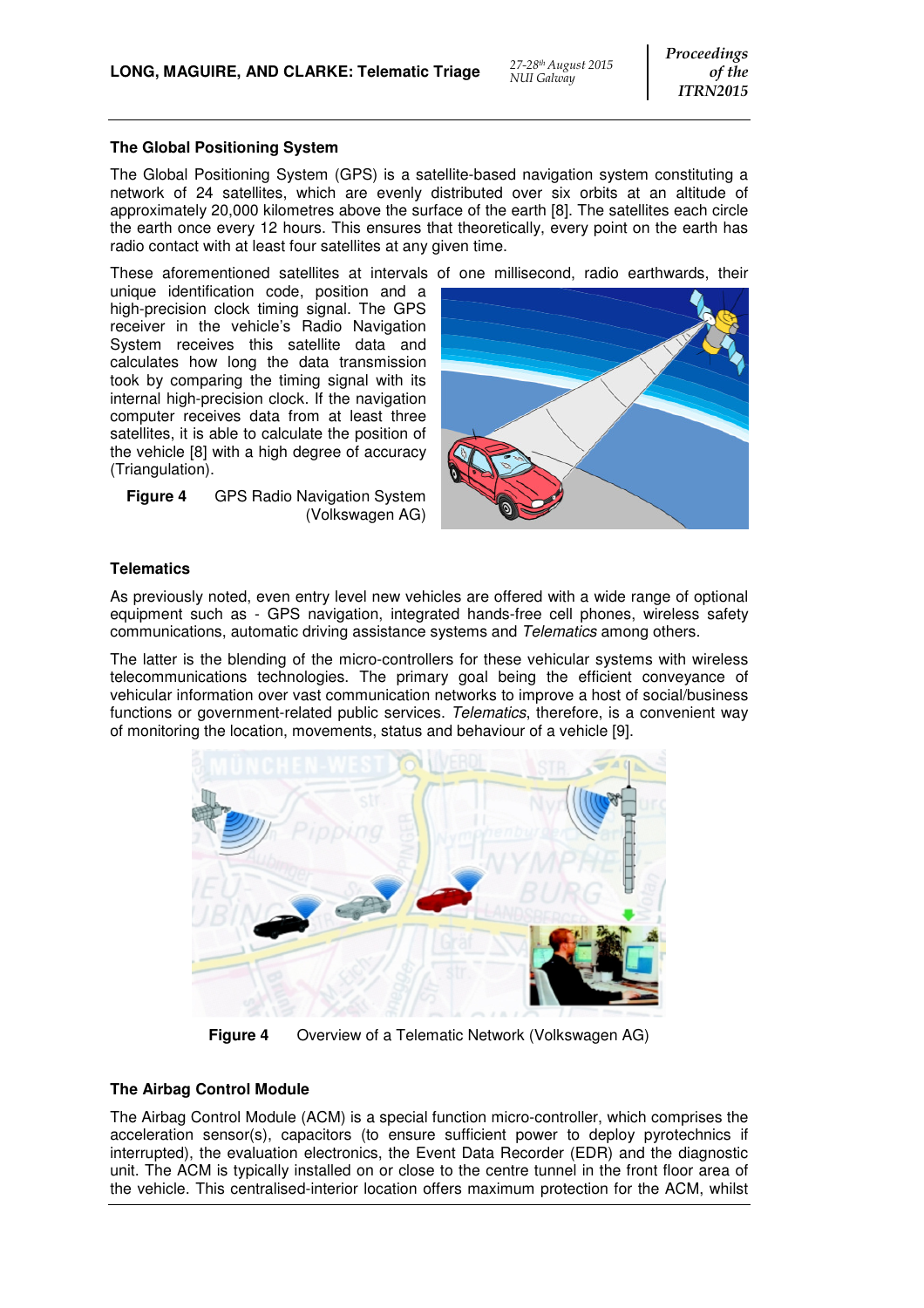**Proceedings** of the ITRN2015 27-28th August 2015<br>NUI Galway

facilitating the easy laying of wiring and providing optimum alignment of sensors (angular acceleration measurement) or the Supplementary Restraint System [10].



The ACM constantly monitors the relevant parameters related to the vehicle operation before during and after a collision such as: rate of deceleration (∆v), road speed, brake pedal and throttle positions, seat belt fastened status, steering operation etc. [11]. The EDR function gives the ACM a crash recording capability quite similar to an aircraft's "black box" but without the cabin audio (voice) capability [12].

**Figure 5** Schematic of an Airbag Control Module (James Long)

#### **Advanced Remote Field Triage of Car Crash Victims**

According to Microsoft's Bill Gates, "… the tools and technology of the digital age give us a way to easily obtain, share, and act on information in new and remarkable ways." [13]

Changes in automobile manufacturing methods and electronics technology take place rapidly in the motor industry. Micro-controllers, for many years, have formed the heart of numerous control systems found on motor vehicles [14].

As vehicle systems have evolved, it has become evident that there is a great deal of electronic and computing technology that is common to many other vehicle electronic systems. Consequently, increasing numbers of vehicular control units are being integrated within synergistic networks [15]. By connecting an automobile's computers together on this communication network, vehicle data can be easily shared back and forth [12]. This is the basis for our thesis, which we shall set out as follows:

When an *equipped vehicle* becomes involved in an accident, EDR data from the ACM is shared along its communication network. The vehicle's phone/telematic control unit acts on this collision data and relays same to the Telematics Service Provider (TSP) – e.g. OnStar, ATX, etc.

TSP evaluates the incoming data package, by comparing its crash data with an injuries database, and if necessary, notifies the Emergency Services and forwards them same.

The data package will contain the vehicle's exact GPS location (from the Radio Navigation System) and the crash severity (from the EDR).

The injuries database is constantly updated from information received from hospital A&E departments and collision data retrieved from the *associated vehicle(s)*.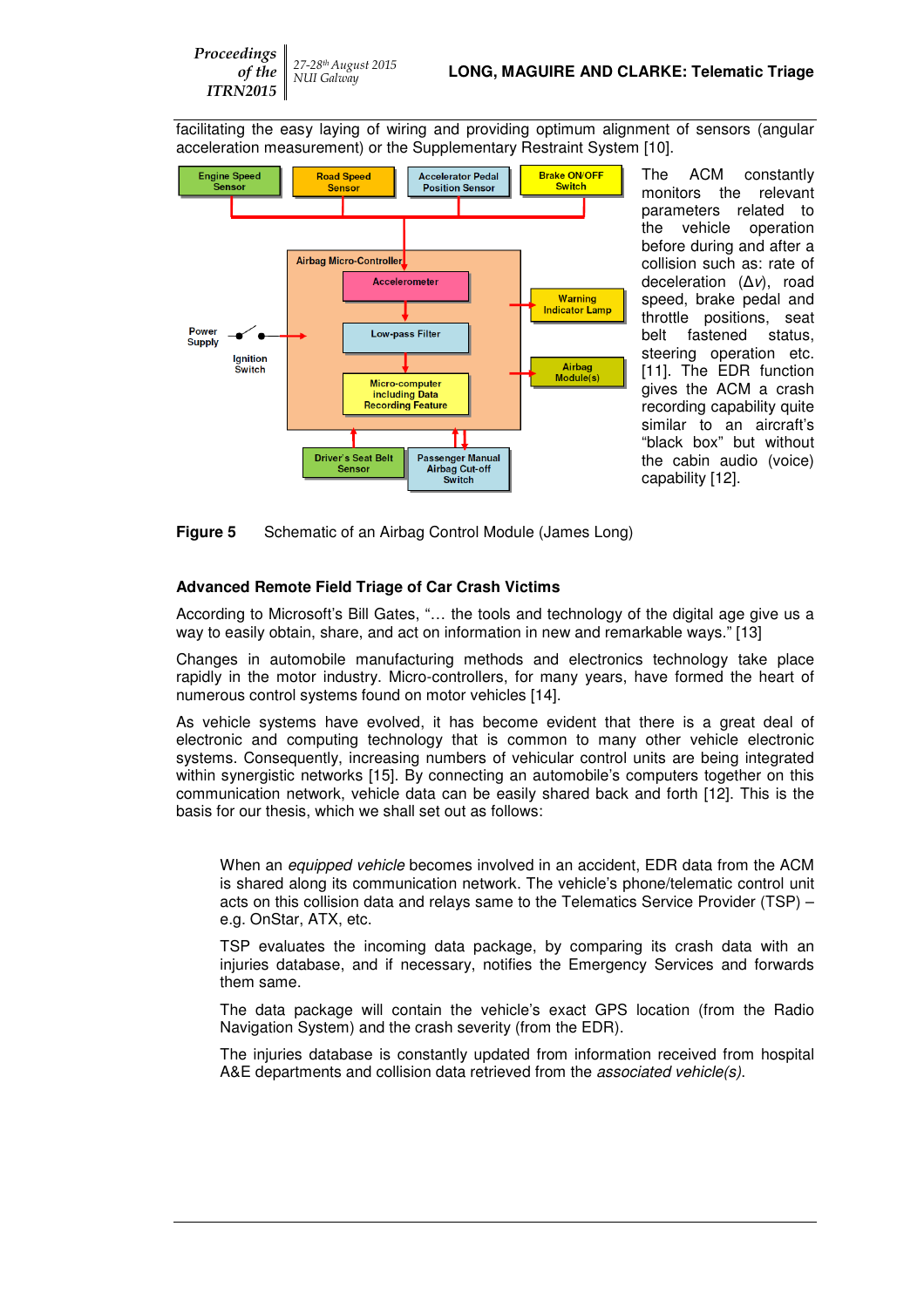

**Figure 6** Possible Use of Vehicle Data to Diagnose the Extent of a Patient's Injuries (The Car Doctor)

#### **Conclusion**

The global telematics market is poised to grow exponentially in the future, with approximately 104 million new cars expected to have some form of connectivity by 2025 [16].

The technical features of the telematic system, presented in this paper, show that the "tracking assist function" supports the detection of a vehicle, which expedites the recovery of crash victims by the ambulance services – no erroneous directions or getting lost en route.

Conveyed EDR data, when compared to an injuries database, will ensure that the Call Dispatcher selects the best possible Emergency Medical Technicians for the ambulance crew in order to provide the baseline level of pre-hospital emergency care to the casualty. The Call Dispatcher can also put the most suitable Trauma Centre "on notice" for receipt of the casualty.

The Call Dispatcher can also use the collision data to coordinate with other supporting emergency services (e.g. police, fire services, vehicle recovery, local authorities, etc.) to effect proper crash scene management systems.

Trauma Centres and Collision Data Retrieval specialists will have to works hand-in-hand with each other to keep the injuries database updated.

As you have seen, Telematic Triage is potentially a huge life-saving/enhancing feature, as it allows casualties to be triaged at the accident scene and the selection of the most appropriate medical response. Naturally, we feel that there is great potential for vehicle telematics, in this as yet untapped market, to more accurately guide trauma triage decisions for the near future.